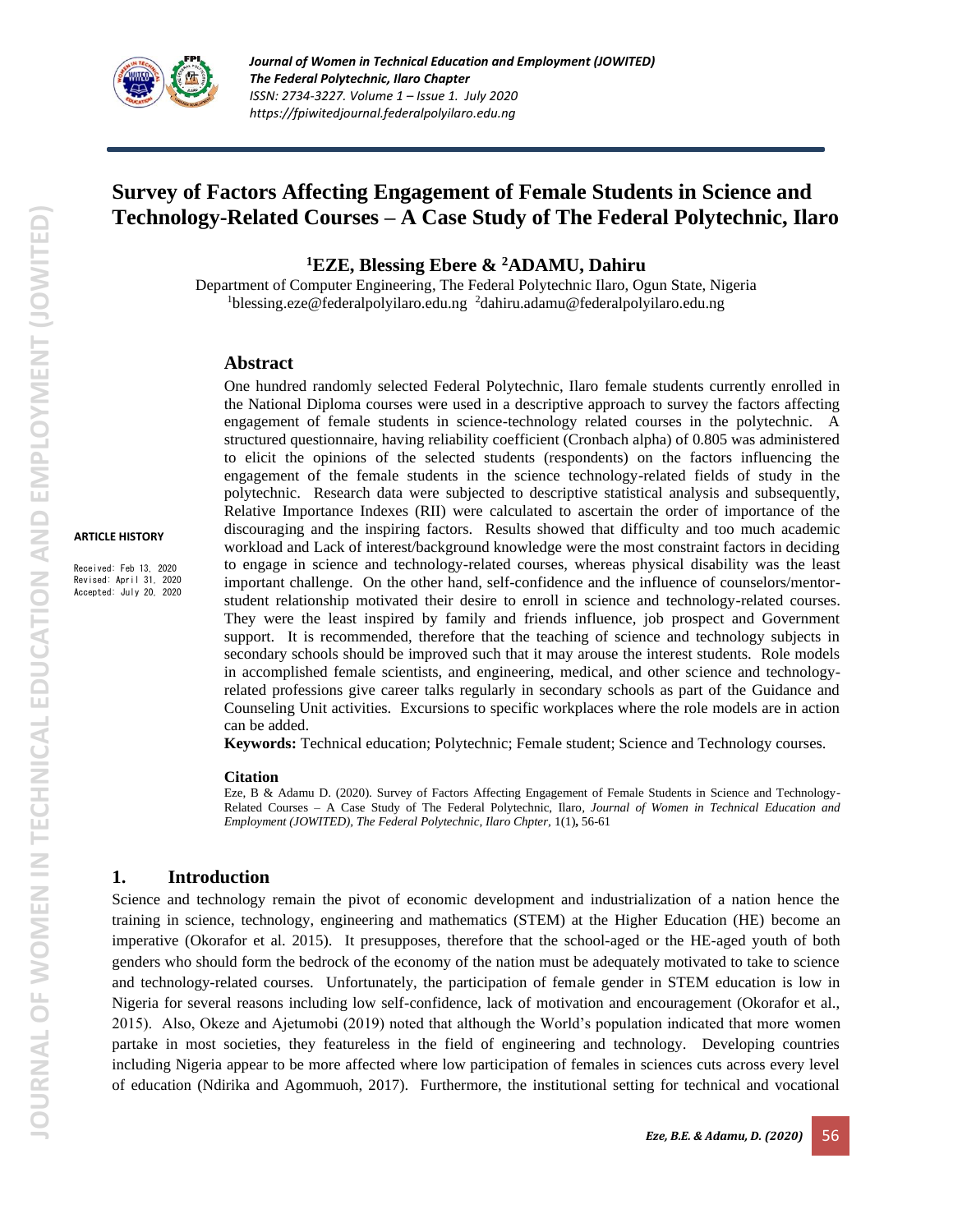

education has suffered many challenges ranging from lack of training materials, poor technical staff/personnel training, inadequate funding, unnecessary policies, gender imbalance which has been the consequence of discriminating attitude (Usoro, 2011).

Unfortunately, low technical skills of the female gender due to lack of interest in STEM training, among others have limited their opportunities for accessing jobs in the technology-driven economy. Also, it makes them disadvantaged compared to their male counterparts in engineering and technical occupations (Samira, 2017; Melak and Singh 2018; Ong et al., 2018). It has been suggested that STEM training represent the fastest and potent route to ward off or minimizing consequences of joblessness because it would lead to capacity building in technical and vocational education required for the empowerment of young women with the entrepreneurial skill (Melak and Singh 2018). Therefore, this paper aimed at surveying factors affecting engagement of the female students in the science-related field of study in the polytechnic using the Federal Polytechnic, Ilaro as a case study.

# **2. Methodology**

**Study Area:** The Federal Polytechnic, Ilaro constituted the study area. Established by the Federal Polytechnic Decree 33 (1979), the Polytechnic has the mandate of running full-time and part-time ND and HND courses in applied science, technology, management and commerce. Thus, it produces technically skilled manpower for the development of Nigeria in the areas of industrial and agricultural production, among others. The Polytechnic has about 10,000 students spread across science and technology-based and management-based courses in 5 faculties – Pure & Applied Sciences, Engineering, Environmental Studies, Information & Communication Technology, and Management.

**Research Subjects (Respondents):** One hundred Federal Polytechnic, Ilaro female students were used for the study. Seventy of them were pursuing various academic programmes in science and technology-related, while the remaining thirty students were registered in business or management-related courses at the National Diploma levels. All of the subjects were randomly selected for the study. The Higher National Diploma students were excluded from this study because they are matured and already have their minds made-up on their career path. Otherwise, they would not have abandoned science and technology-based courses after completing the National Diploma.

**Experimental Design:** The perceptions of respondents on challenges militating against their engagement in science and technology-related courses and factors that motivate or drive their engagement in those courses were captured with a structured questionnaire. The five-point Likert scale was used to elicit the level of agreement or disagreement with the factors militating against/inspiring engagement in science and technology-related courses. That is Strongly Agree (SA) = 5, Agree (A) = 4, Neutral (N) = 3, Disagree (D) = 2 and Strongly Disagreed (SD) = 1. The questionnaire was validated before use for the study. The reliability coefficient (Cronbach alpha) was 0.805.

**Statistical Analysis:** Data obtained from the study were analyzed using descriptive statistics and factors were ranked in the order of importance (i.e. Relative Importance Index) using SPSS Version 20 (2016) and Microsoft Excel applications on HP personal computer.

# **3. Results and Discussion**

The characteristics of respondents in this study are shown in Table 1. Majority of the student respondents (62%) were 17 to 20 years old, while 33% were between 21 and 24 years of age. Students above 24 years old constituted the least. The distribution is expected because the minimum age required for admission into the Polytechnic for National Diploma courses is 17. The respondents in the science and technology-related courses were limited to the National Board for Technical Education (NBTE)-accredited courses in the Polytechnic. They include Civil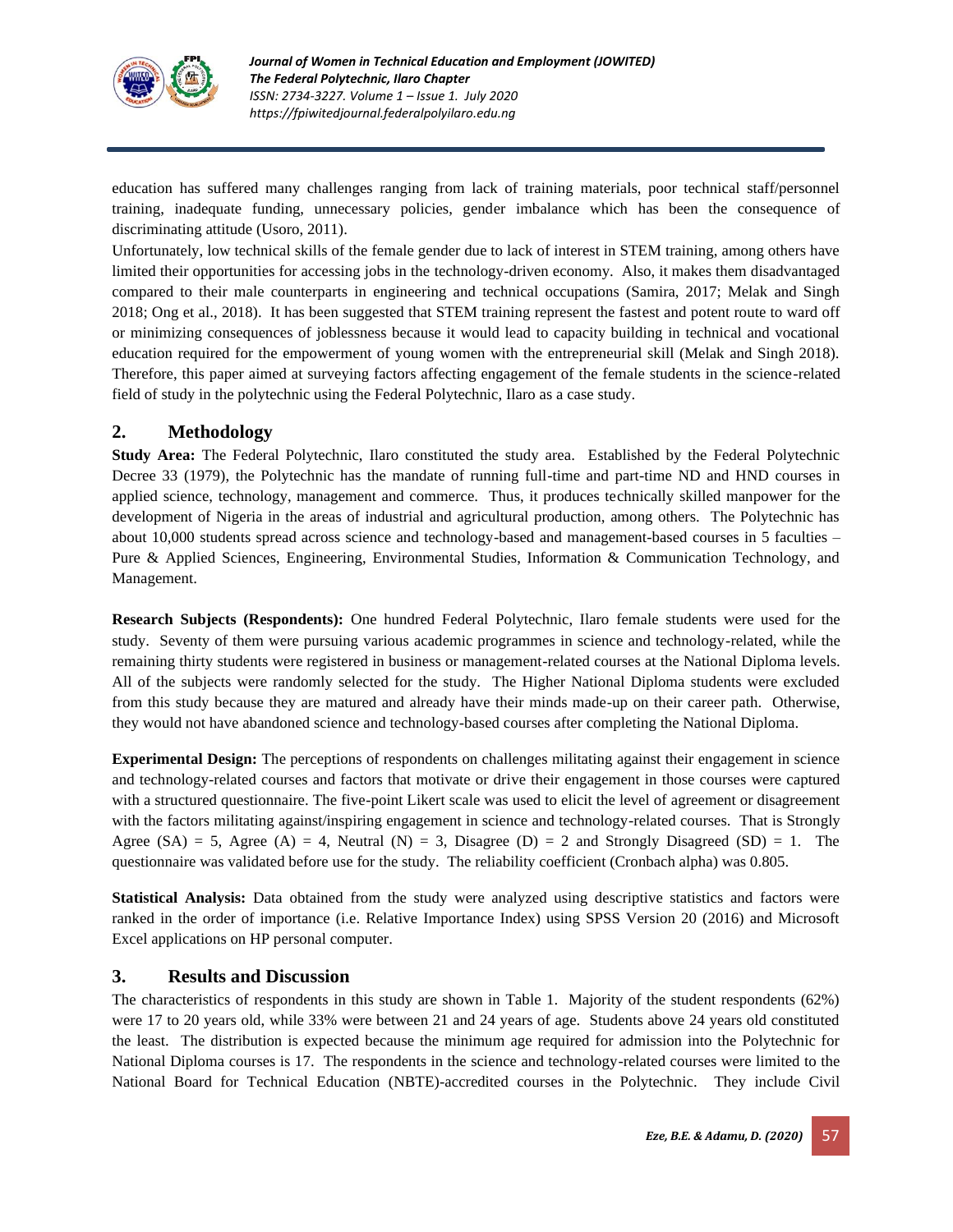

Engineering, Computer Engineering, Electrical Engineering, Mechanical Engineering, Agricultural Bioenvironmental Engineering, Science Laboratory Technology, Food Technology, Computer Science, Mathematics & Statistics, Nutrition & Dietetics, Hospitality Management, Leisure & Tourism, Agricultural Technology, Architectural Technology, Building Technology, Surveying & Geoinfomatics, Urban & Regional Planning, Transportation Planning & Management, Mass Communication, Library & Information Science, and Office Technology Management. The non-technology-related courses include Accountancy, Banking & Finance, Taxation, Insurance, Marketing, Business Management, and Public Administration.

| $\sim$ wave in 20 meters were as a very a copy officerated we concerning to these waves parameters. |                            |           |           |          |     |
|-----------------------------------------------------------------------------------------------------|----------------------------|-----------|-----------|----------|-----|
| S/N Field of study                                                                                  |                            |           | Age (yrs) |          |     |
|                                                                                                     |                            | $17 - 20$ | $21 - 24$ | $25+$    |     |
|                                                                                                     |                            |           |           |          |     |
|                                                                                                     | Engineering                | 25        | 12        | 3        | 40% |
|                                                                                                     | <b>Applied Science</b>     | 21        | 9         | $\Omega$ | 30% |
|                                                                                                     | Environmental studies      | 4         |           | 0        | 9%  |
| 4                                                                                                   | Info. & Comm. Tech.        |           | 6         |          | 14% |
|                                                                                                     | <b>Business Management</b> | 5         |           |          | 7%  |
|                                                                                                     |                            |           |           |          |     |

| Table 1. Distribution of the respondents according to age and discipline |  |  |
|--------------------------------------------------------------------------|--|--|
|                                                                          |  |  |

While responding to the questions on the challenges respondents faced for deciding on engagement in science and technology-related courses, the majority either disagreed or strongly disagreed with the notion that Physical disability (77%), Poor learning environment (73%), Discouragement from the parents (70%), Limited lecturer to student interaction (68%), Poor practical ability (74%), and I do not like science subject (75%). A majority (53%) could not say emphatically that Physical harassment due to gender difference deterred them from studying science and technology-related course. They were undecided. However, 18% of the respondent considered the factor as a non-issue. On the other hand, majority of the respondents either agreed or strongly agreed that Difficulty and too much academic workload (80%) and Lack of interest/background knowledge (77%) were their constraints in deciding to engage in science and technology-related courses. Indeed, results presented in Table 3 showed that while Difficulty and too much academic workload was a major and most important (RII, 0.828), physical disability (RII, 0.398) was the least important challenge militating the desire of the female students to engage in science and technology-related courses.

The current finding supports findings of earlier studies where Yeshimebrat et al. (2013) and Melak and Singh (2018) observed that the low academic performance of female students in science subjects due to the poor High School academic background was non-engagement in science-technology-related subjects. Hence, the female students tended not to opt for science subjects that may require laboratory/workshop/studio practical sessions and demanding extra hours. The poor background might be responsible for their lacking in confidence and underrating of selfability to cope with the rigor of learning science-technology courses in the Polytechnic and the attendant increased workload compared to the management-related courses.

#### **Table 2 Percentage frequencies of respondents' responses to the questions in the questionnaire**

| <b>Causative factors</b>                         |                          | Frequency $(\% )$ |                          |  |                      |
|--------------------------------------------------|--------------------------|-------------------|--------------------------|--|----------------------|
|                                                  | <b>Strongly</b><br>agree |                   | Agree Undecided Disagree |  | Strongly<br>disagree |
| $\Gamma$ a atawa ya Utatin a wasin atau tanda 14 |                          |                   |                          |  |                      |

**Factors militating against student's**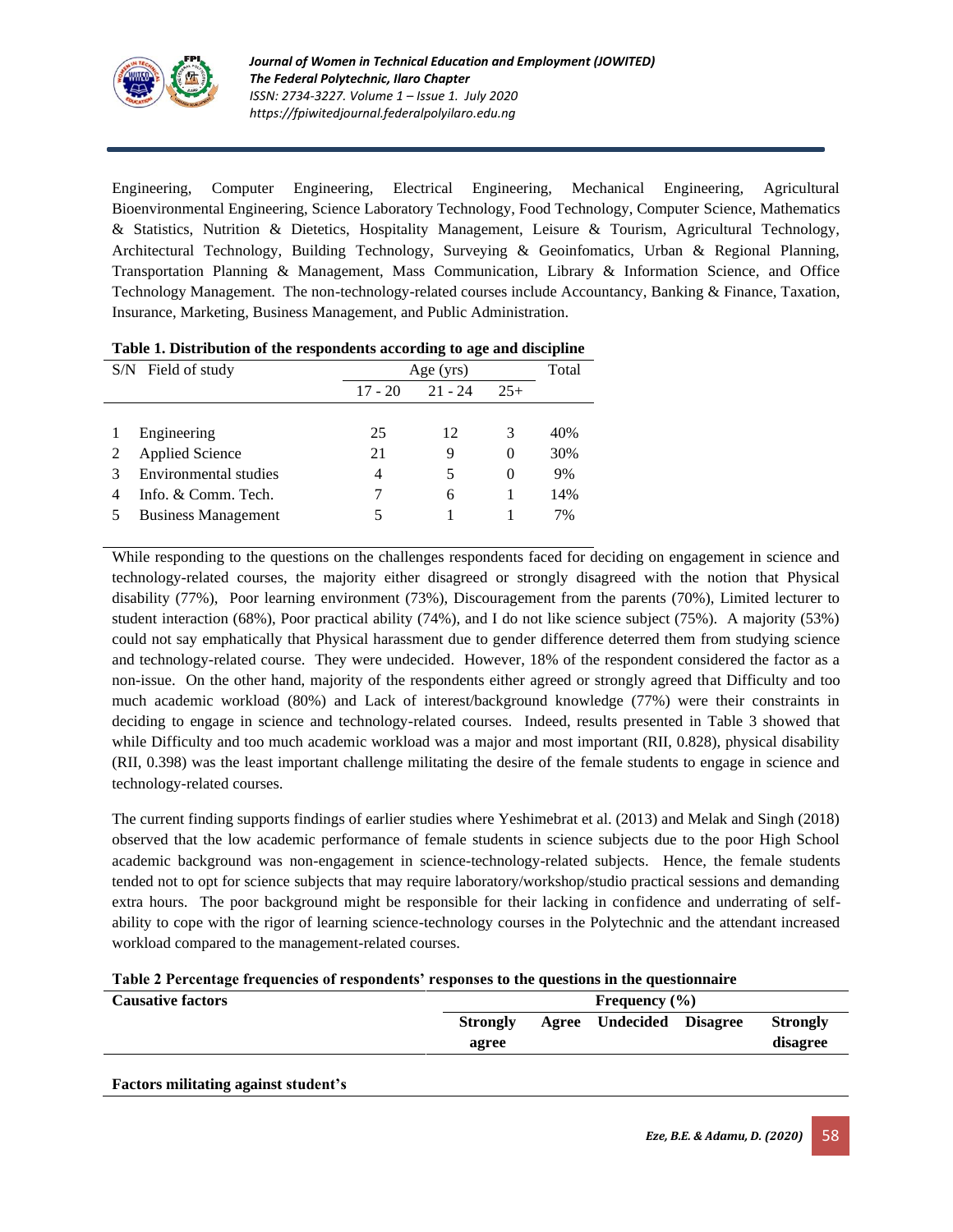

### **engagement in science and technology-based courses:**

| Physical disability                          | 3.0  | 5.0  | 14.0 | 44.0 | 34.0 |
|----------------------------------------------|------|------|------|------|------|
| Poor learning environment                    | 5.0  | 8.0  | 14.0 | 39.0 | 34.0 |
| Discouragement from parent                   | 7.0  | 12.0 | 11.0 | 40.0 | 30.0 |
| Physical harassment due to gender difference | 10.0 | 18.0 | 53.0 | 15.0 | 4.0  |
| Difficulty and too much academic workload    | 45.0 | 35.0 | 10.0 | 9.0  | 1.0  |
| Lack of interest/background knowledge        | 39.0 | 38.0 | 13.0 | 7.0  | 3.0  |
| Limited lecturer to student interaction      | 8.0  | 9.0  | 15.0 | 39.0 | 29.0 |
| Underrated self-ability and hard work        | 40.0 | 32.0 | 17.0 | 6.0  | 5.0  |
| Poor practical ability                       | 4.0  | 8.0  | 14.0 | 43.0 | 31.0 |
| I do not like science subject                | 4.0  | 9.0  | 12.0 | 44.0 | 31.0 |
| <b>Motivational factors for student's</b>    |      |      |      |      |      |
| engagement in science and technology-based   |      |      |      |      |      |
| courses:                                     |      |      |      |      |      |
| Self-confidence                              | 37.0 | 36.0 | 14.0 | 5.0  | 7.0  |
| Friends and family                           | 6.0  | 7.0  | 15.0 | 39.0 | 33.0 |
| Counselors / Mentors                         | 33.0 | 45.0 | 8.0  | 13.0 | 1.0  |
| Job prospect                                 | 7.0  | 7.0  | 12.0 | 45.0 | 29.0 |
| Government support                           | 3.0  | 7.0  | 14.0 | 42.0 | 34.0 |
|                                              |      |      |      |      |      |

# **Table 3. Ranking of factors militating against or motivating students interest in science and technology-based courses in the Polytechnic in order of relative importance**

| <b>Causative factors</b> | <b>Relative Importance</b> |
|--------------------------|----------------------------|
|                          | Index                      |

# **Factors militating against student's engagement in science and technologybased courses:**

| Difficulty and too much academic workload    | 0.828 |
|----------------------------------------------|-------|
| Lack of interest/background knowledge        | 0.806 |
| Underrated self-ability and hard work        | 0.792 |
| Physical harassment due to gender difference | 0.630 |
| Limited lecturer to student interaction      | 0.456 |
| Discouragement from parents                  | 0.452 |
| Poor learning environment                    | 0.422 |
| Poor practical ability                       | 0.422 |
| I do not like science subject                | 0.422 |
| Physical disability                          | 0.398 |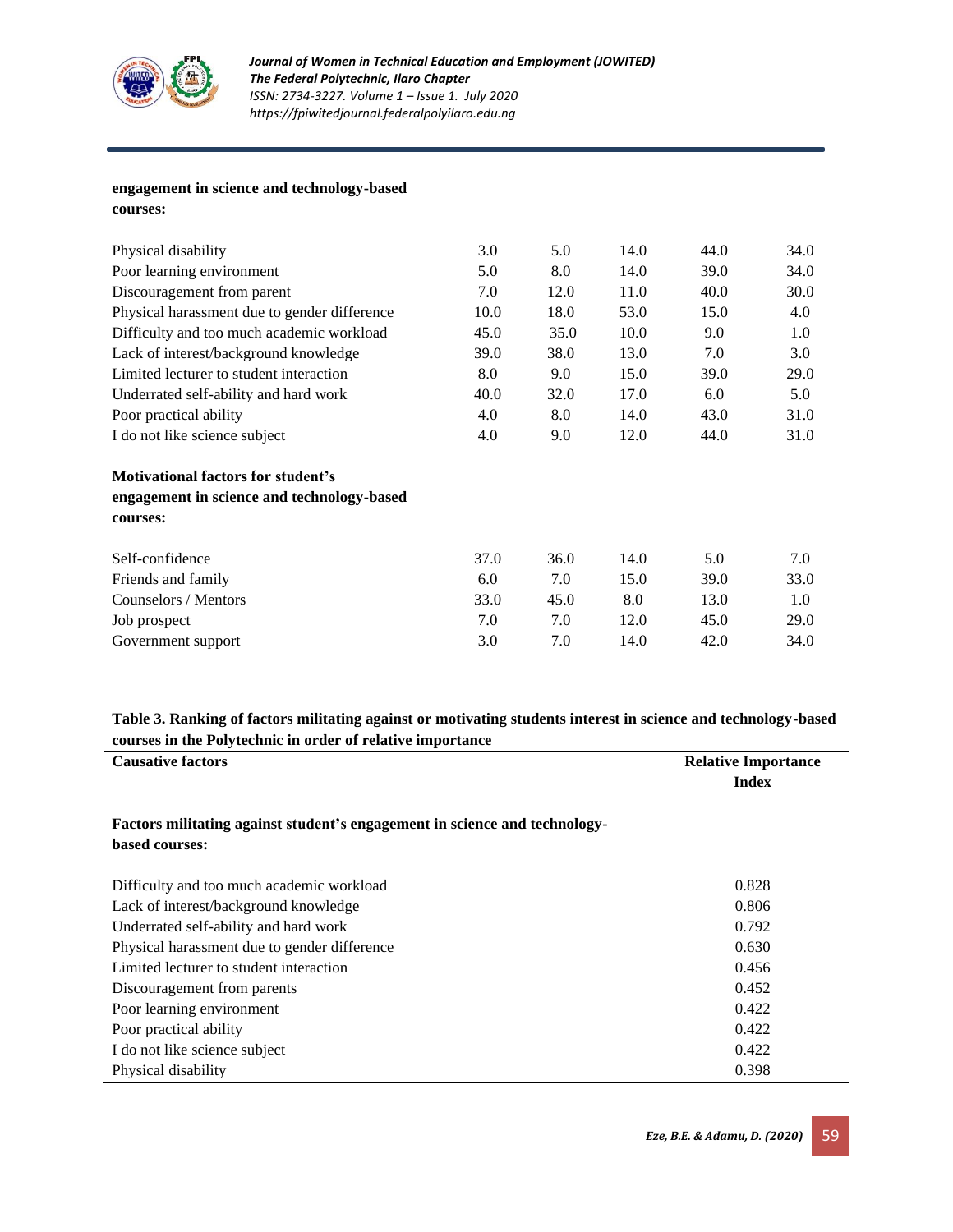

# **Motivational factors for student's engagement in science and technologybased courses:**

| Counselors/Mentors           | 0.792 |
|------------------------------|-------|
| Self-confidence              | 0.776 |
| Job prospect                 | 0.436 |
| Friends and family influence | 0.428 |
| Government support           | 0.406 |

On the other hand, the majority of respondents either strongly agreed or agreed that self-confidence (73%) and counselors/mentors (78%) were the major factors that were inspirational to their engagement in science-technologyrelated courses. Also, the majority of the respondents either strongly disagreed or disagreed that family and friends' influence (72%), job prospect (74%) and government support (76%) were not the influential factors that motivated their engagement in science and technology-related courses. In the order importance shown in Table 3, the influence of counselors/mentors on the choice of career appeared to be the most important motivational factors (RII, 0.792), while Government support (RII, 0.406) was the least. However, there appeared to be a very little difference in the influence exerted by counselors/mentors and self-confidence; and among Government support, Friends and family, and Job prospects as factors motivating the desire of the female students to engage in science and technology-related courses.

Indeed, Amelink (2008) noted that the mentor/role-model relationship could help female students improve on the handling techniques for the feelings of isolation among women in STEM fields, especially engineering. Furthermore, the author observed low female engineers in academia in Nigerian universities that could serve as mentors in STEM fields and consequently, guidance was insufficient because of the uneven gender ratio. Amelink (2008) concluded that most of the female students that performed excellently in mathematics and sciences did not study engineering because of the lack of engineering awareness in pre-tertiary levels of education. Therefore, without drawing inspiration from mentors and role models, young girls with low self-confidence and with the belief that they could not cope with the workload associated with science-technology-related courses would prefer to engage in management-related courses. However, the majority of those who would go for engineering programmes tend to experience difficulties adjusting to engineering academic life.

# **4. Conclusion and Recommendation**

It may be concluded that female students encounter several challenges, which influenced their decision to enroll in science and technology-related courses in the Polytechnic. Poor background, lack of interest in science subjects, and workload associated with those courses were the most challenging factors, while physical disability posed the least challenge. On the other hand, the most inspiring factors were their self-confidence and the influence of counselors/mentor-student relationship. Unfortunately, they were the least inspired by family and friends influence, job prospect and Government support. It is recommended, therefore that the teaching of science and technology